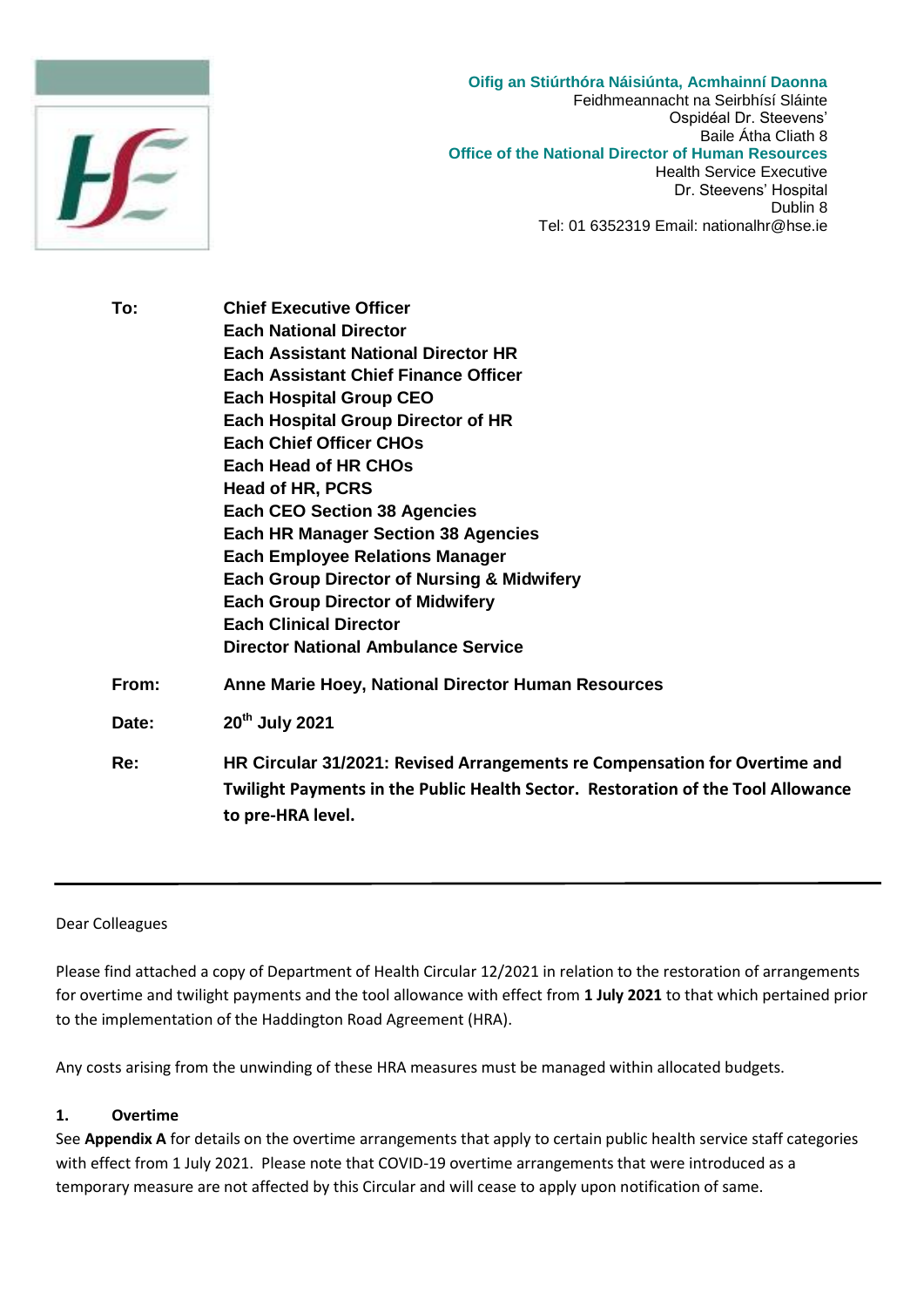As outlined in the Department of Health Circular, with effect from 1 July 2021, any overtime payments impacted by section 2.13 of the HRA will be fully restored to that which pertained prior to July 2013. There is no revision in respect of HRA section 2.14 and therefore the divisors for the calculation of overtime are unchanged by this Circular and remain as per the revised standard weekly working hours under the HRA.

#### **2. Twilight Payments (Time and 1/6th)**

Any HRA impacts in respect of twilight payments (time and  $1/6<sup>th</sup>$ ) will also be restored to that which pertained prior to July 2013. This means that staff categories which are currently eligible for payment of the time and  $1/6<sup>th</sup>$ allowance from 8pm until the end of the day roster/shift are eligible for payment *between 6pm and 8pm or until the end of the day roster/shift* with effect from 1 July 2021.

Nurses who are already eligible for payment of time and  $1/6<sup>th</sup>$  from 6pm under the terms of the HSE circulars that issued on the verification of the transfer of tasks process for nursing staff in different sectors are not affected by this provision.

#### **3. Tool Allowance for Craftworkers**

The tool allowance for craft workers, reduced under Appendix 8 of the HRA, will be restored in full with effect from 1 July 2021; a separate instruction will issue in relation to the tool allowance for 2021.

Please ensure that this Circular is brought to the attention of all relevant managers and staff in your area of responsibility including payroll.

#### **Queries**

Queries from individual employees or managers regarding these arrangements should be referred to local HR Departments/Employee Relations Departments.

Queries from HR Departments on the contents of this Circular may be referred to National Employee Relations, HR Directorate, 63-64 Adelaide Road, Dublin 2 Tel: 01 6626966, Email: [info.t@hse.ie](mailto:info.t@hse.ie)

Please note that the National HR Help Desk is also available to take queries on 1850 444 925 or email: [ask.hr@hse.ie](mailto:ask.hr@hse.ie)

**Anne Marie Hoey National Director of Human Resources** Yours sincerely,

anne Marke Hoy

**Anne Marie Hoey National Director of Human Resources**



**Information and advice on COVID-19 Go to [www.hse.ie/coronavirus](http://www.hse.ie/coronavirus)**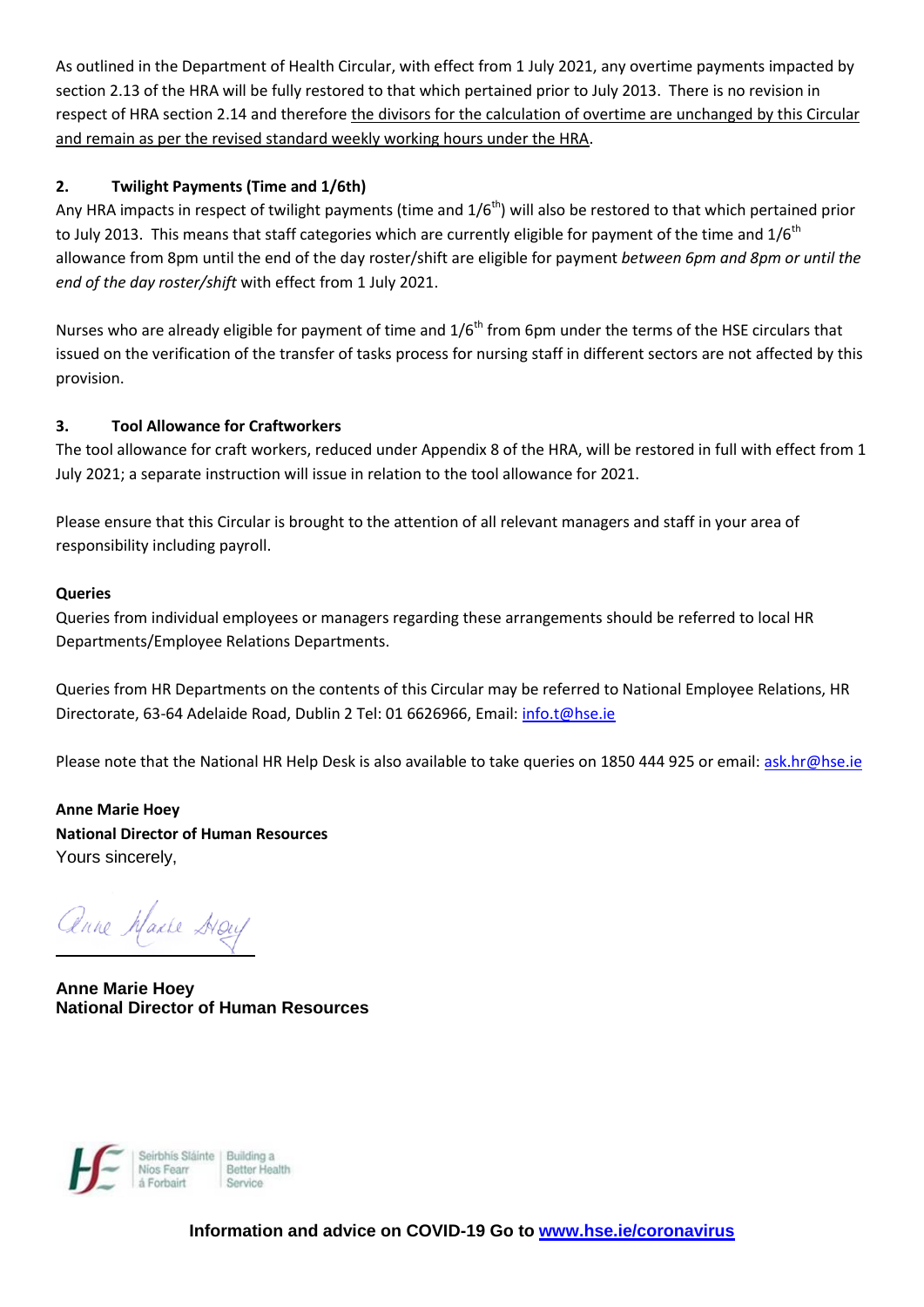# **Appendix A Overtime Arrangements with effect from 1 July 2021**

Overtime rates and rules are nationally approved and vary depending on the category or grade of employee. This document sets out the overtime rates that applied to certain categories of public health service staff prior to HRA and which have been restored with effect from 1 July 2021. *It is important to note that the divisor for overtime calculations will continue to be based on the current standard weekly working hours for the category/grade*.

# **General Principles governing overtime arrangements**

- Employees may be paid overtime rates for hours worked in excess of the standard weekly whole time hours for the category / grade.
- With the exception of ambulance personnel overtime is paid on basic pay only.
- Participants in the Flexible Working Scheme / part-time employees are entitled to earn overtime payments when they have worked the standard weekly working hours of the whole time equivalent in the given week.
- In certain circumstances where an employee works beyond the span of his / her shift in emergency and unforeseen circumstances they may earn overtime payments, even if they have not worked the hours of the whole time equivalents in their grade, i.e. they cannot be rostered for this overtime.
- Part-time employees who work additional hours, i.e. hours over and above their contracted hours on a pre-arranged basis will be paid at the normal rates.
- Please note that overtime arrangements that were implemented for certain categories of public health service staff as a temporary measure during COVID-19 remain unchanged as a result of this Circular and will cease to apply upon notification of same.

# **Nursing**

The following are the normal overtime rates applying to nursing:

#### **Monday to Friday**

Time  $+$   $\frac{1}{2}$  for additional hours worked between finish of normal day duty and midnight.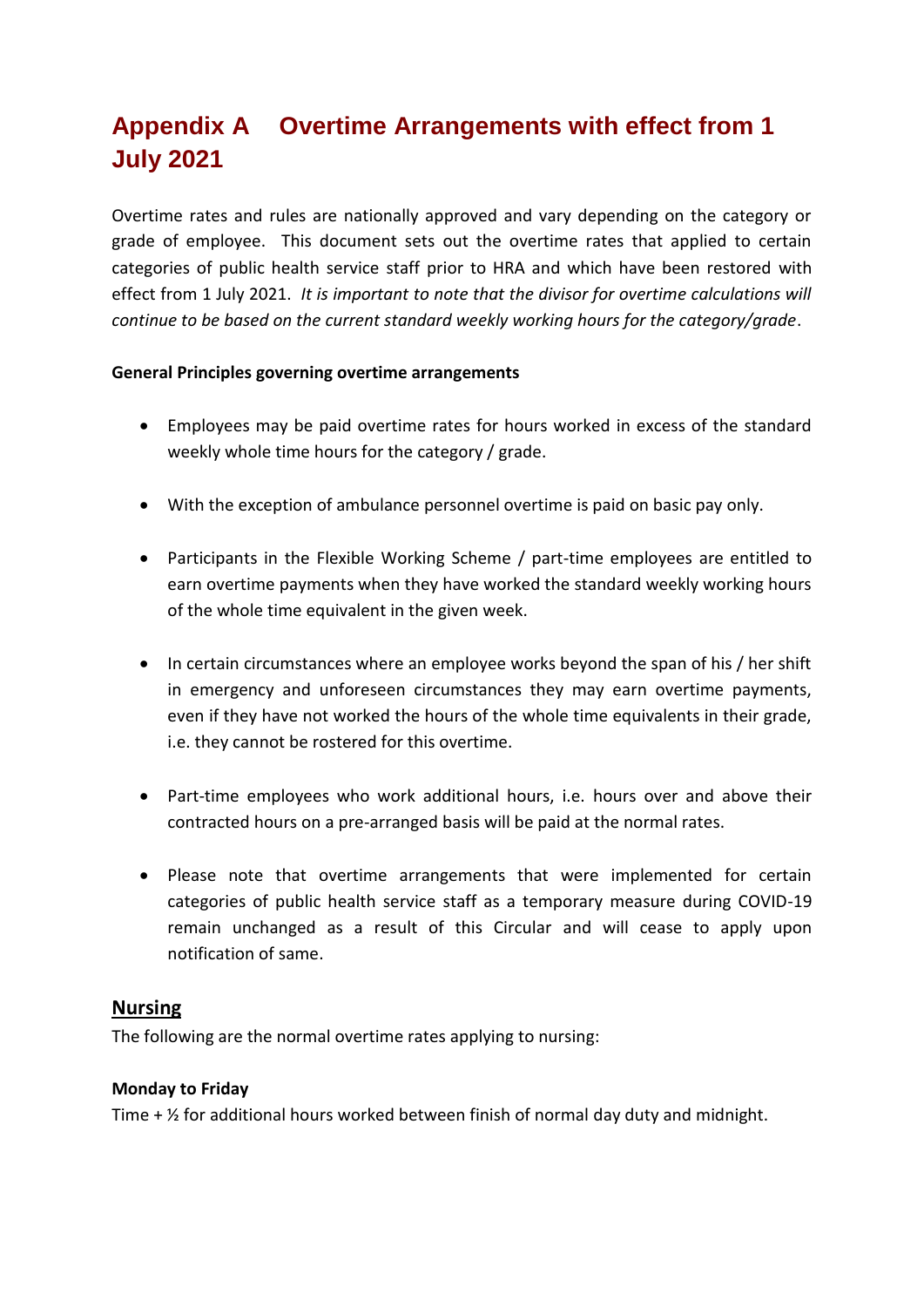Double time for additional hours worked between midnight and the start of normal day duty.

# **Saturday**

Time  $+$   $\frac{1}{2}$  for the first four additional hours worked and double time for the remainder.

# **Sunday & Public Holidays**

Double time for all additional hours worked. The divisor for the purposes of calculating overtime is 39 hours.

# **Support Staff**

The following are the overtime rates applying to support staff:

# **Monday to Friday**

Time  $+$   $\frac{1}{2}$  for additional hours worked between finish of normal day duty and midnight. Double time for additional hours worked between midnight and the start of normal day duty.

# **Saturday**

Time + ½ from normal starting time to 12 midday and double time for the remainder.

# **Sunday & Public Holidays**

Double time for all additional hours worked. The divisor for the purposes of calculating overtime is 39 hours.

# **Ambulance Personnel**

The general overtime payment arrangements as set out in national agreements apply to ambulance personnel. The following provisions apply to Paramedics and Emergency Control dispatchers (formerly called Emergency Medical Technicians and Emergency Medical Controllers):

- Those required to work on a rostered day off will receive double time for all hours worked.
- Staff employed prior to February 2012 who are in receipt of a Cardiac Allowance shall have the Cardiac Allowance included in the calculation of the hourly overtime rate. The inclusion of this allowance does not apply to new entrants/recipients from February 2012.
- Where appropriate the hourly rate may include the ambulance specific shift allowance.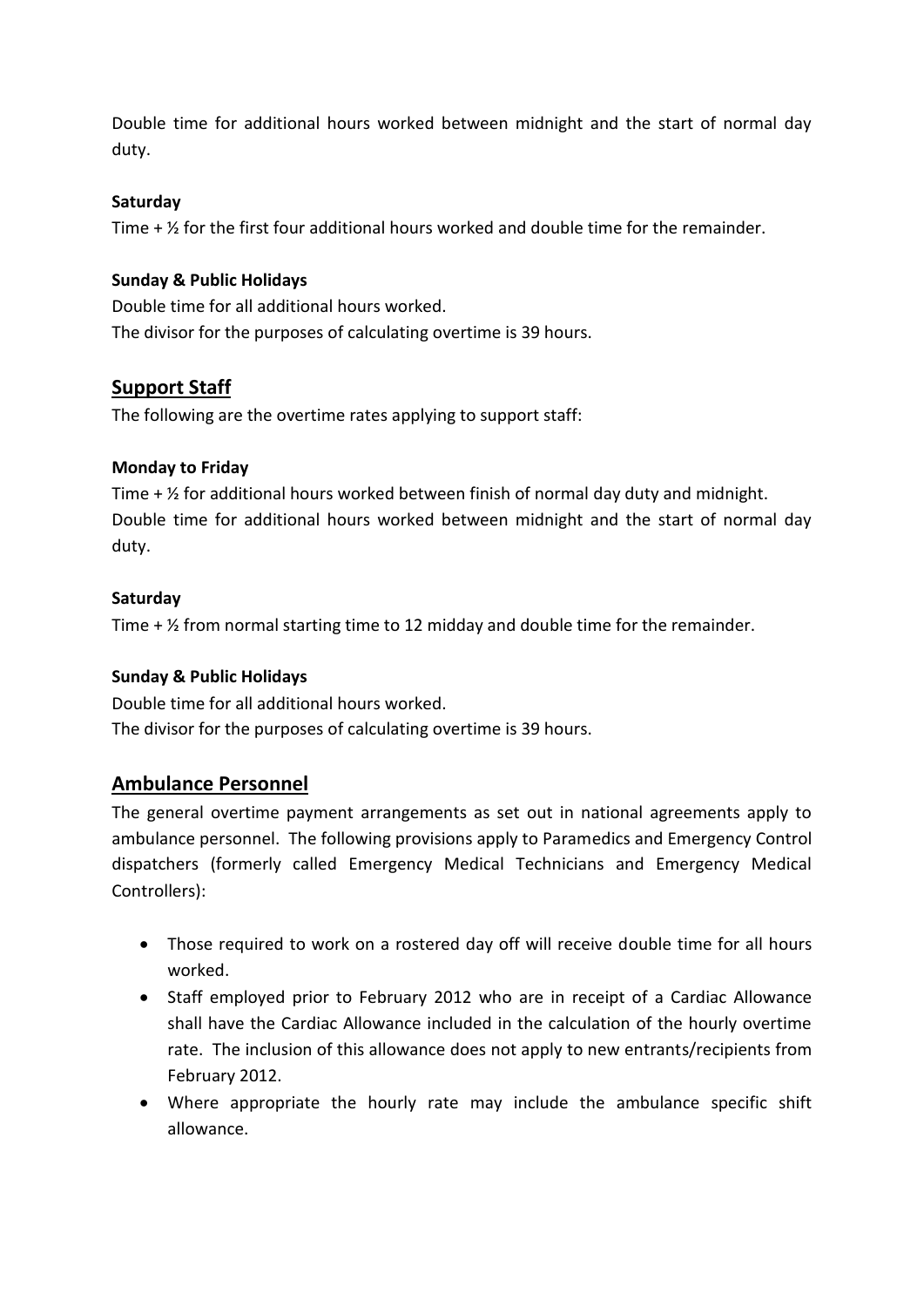# **Non-Consultant Hospital Doctors**

The following overtime rates apply to NCHDs:

| On-Site                | <b>Hours Worked</b> | Rate        |
|------------------------|---------------------|-------------|
| Mon – Sat              | All Hours           | Time & Half |
| Sunday                 | All Hours           | Double Time |
| <b>Public Holidays</b> | <b>All Hours</b>    | Double Time |

On-call on-site is deemed to be overtime and should be paid at the appropriate rate. Sunday work is any hours worked between midnight on Saturday and midnight on Sunday. Therefore NCHDs will receive double time for all hours worked between midnight on Saturday and midnight on Sunday.

# **Clerical/Administrative/Management Grades**

The following overtime payment arrangements apply to clerical / administrative and analogous grades up to and including Grade VII<sup>1.</sup>

No overtime rates apply to grades above Grade VII.

# **(a) Grades whose maximum salary does not exceed that of Grade V (including Environmental Health Officers)**

Monday to Friday Attendance

| First 3 hours in week | Time plus $\frac{1}{4}$ |
|-----------------------|-------------------------|
| Next 5 hours          | Time plus $\frac{1}{2}$ |
| Thereafter            | Double time             |

#### Saturday attendance:

1

- Rate payable when aggregate of hours worked in excess of the normal working week and hours worked on Saturday of the same week is less than 10 hours: Time plus  $\frac{1}{2}$
- Rate payable when aggregate of hours worked in excess of the normal working week and hours worked on Saturday of the same week is more than 10 hours: Double time
- Sunday and public holiday attendance: Double time

**Note**: The hourly rate for Grade V and analogous grades is calculated by reference to the employee's actual salary on the basis of a 37 hour week.

<sup>1</sup> Clerical/administrative staff with red-circled working hours as per Appendix 9 of the Haddington Road Agreement are eligible for overtime payments once 37 hours have been worked and exceeded.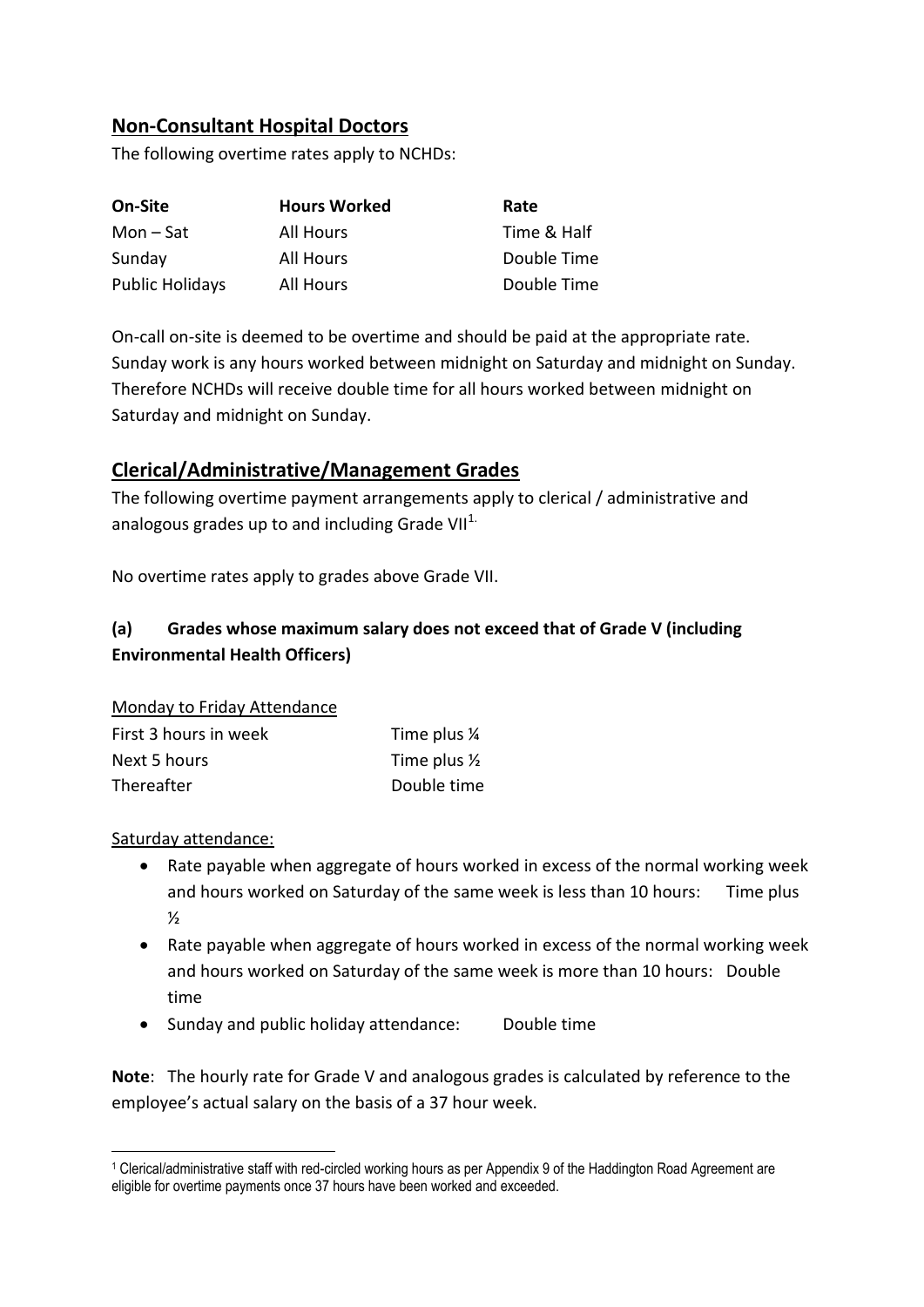# **(b) Grades whose maximum salary does not exceed that of Grade VII**

#### Monday to Friday Attendance

| First hour of week in excess of gross working hours | Free                    |
|-----------------------------------------------------|-------------------------|
| Next 2 hours                                        | Time plus $\frac{1}{4}$ |
| Next 5 hours                                        | Time plus $\frac{1}{2}$ |
| <b>Thereafter</b>                                   | Double time             |

# Saturday attendance

- Rate payable when aggregate of hours worked in any continuous period of two weeks and hours worked on Saturday is less than 20 hours Time plus  $\frac{1}{2}$ .
- Rate payable when aggregate of hours worked in any continuous period of two weeks and hours worked on Saturday is more than 20 hours Double time
- Sunday and public holiday attendance **Double Example 20** Double time

Calculating hourly overtime rates:

- i. The hourly rate for grades III, IV and analogous grades should be calculated by reference to the employee's actual salary on the basis of a 37 hour week.
- ii. The hourly rate for grade V and analogous grades should be calculated by reference to the employee's actual salary on the basis of a 37 hour week.
- iii. In the case of employees whose salary equals or exceeds the second long service increment of the grade V scale, the hourly rate should be calculated by reference to the second long service increment of the grade V scale on the basis of a 37 hour week. The hourly rate for grades VI, VII and analogous grades should be calculated by reference to whichever is the lesser of individual's salary or the second long service increment of the grade V salary scale and is based on a 37 hour week.

# **Craftworkers and Craftsmen's Mates**

The following overtime payments apply to craftworkers and craftsmen's mates as per the 1997 Productivity Agreement:

# **Monday to Friday**

Time and ½ for additional hours worked between finish of normal day duty and midnight. Double time for additional hours worked between midnight and the start of normal day duty.

# **Saturday**

Time + ½ for normal starting time to 12 o'clock midday and double time for the remainder.